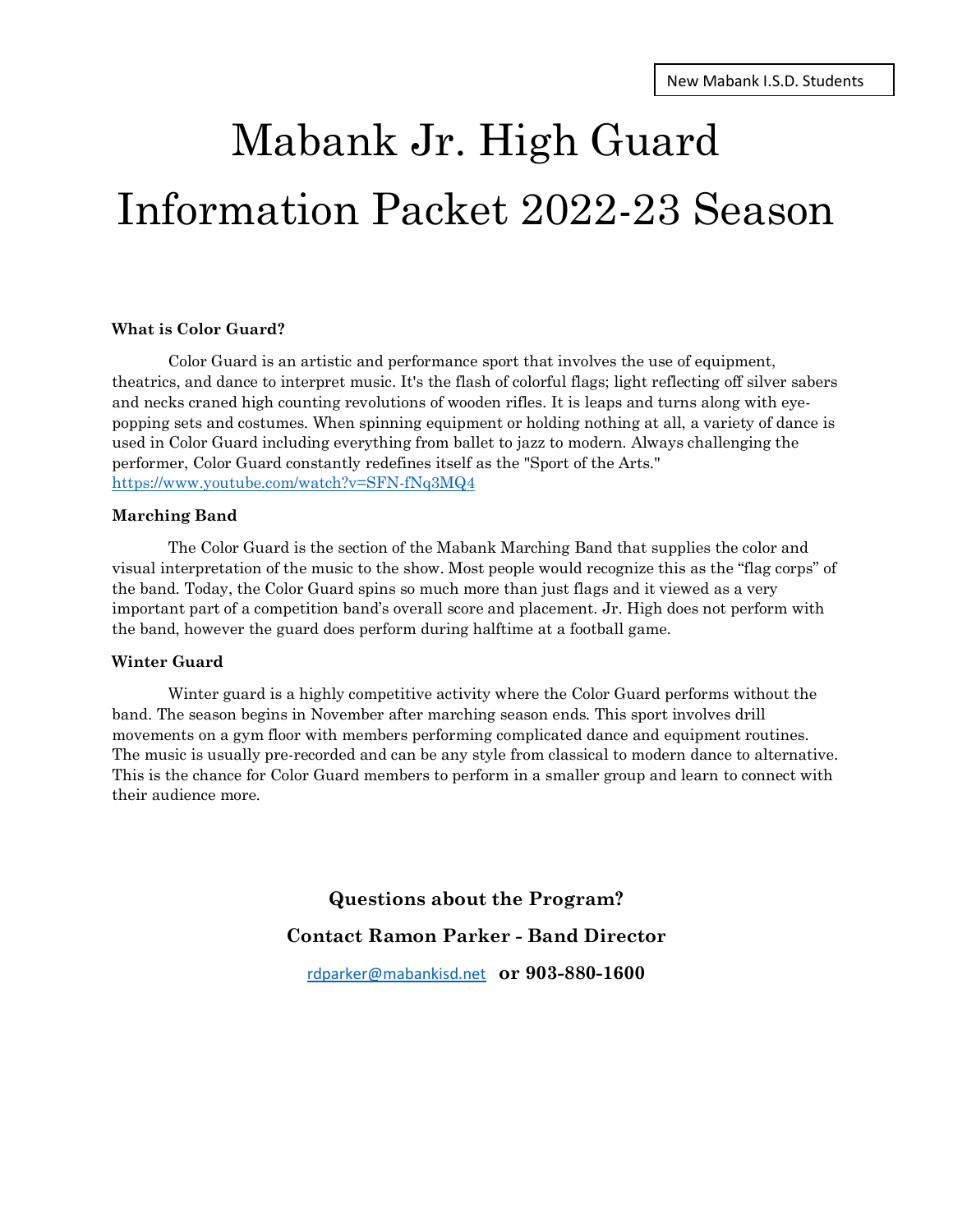## **Eligibility:**

Color/Winter Guard is an extracurricular activity and does fall under the "No Pass- No Play" ruling. Students who are in the guard program MUST have passing grades in all of their classes in order to maintain both eligibility and membership.

### **Content Standards:**

At this time there are no state standards for the color guard activity. However, we use the dance standards as a guide because of the close correlation between color guard and dance. During the year we will strive to meet the following standards:

-Learn and execute color guard technique including angles, drop spins, tosses, etc.) -Use various equipment and props including tall flag, rifle/saber, banner, etc. -Dance movement technique including lunges, jazz runs, etc. -Visual realization of melodic line to coordination of elements. -Understand the correlation and execution between music and routines. -Assess performances using a criteria based assessment. -Create a routine of portion of a routine to be used within a performance. -Be able to explain how participation in dance develops creative skills for lifelong learning and well-being that are interpersonal and intrapersonal. -Demonstrate knowledge of proper stretching and warm up.

## **Course Materials/Financial Obligations:**

Materials are mostly supplied by the music department. All spinning equipment will remain the property of the Mabank High School Music Department and at no time is allowed to be used for anything other than a color guard function unless with Mrs. Haag's permission. If the equipment used by the student is being mistreated, the music department may require the equipment to be replaced at the student's expense.

One donation is required from each member: 2 rolls of Electrical tape- black or white. Group members supplying a donation make these supplies available for our Color Guard. Materials needed that are not supplied by the department: 3 brad folder, 5 pages of notebook paper, writing utensil, one athletic all-black outfit and flexible athletic black shoes. (leggings please, no girl shorts). A team t-shirt will be available later on and will be approximately < \$25.

#### **Behavior Expectations:**

A. **Attendance**: This class will strictly enforce the school tardy and attendance policies. You must be in class and on time to participate fully.

B. **Attendance at Performances**: Attendance at performances is mandatory. Failure to show up to the performance is equivalent to not taking your final exam in any other class. If you do not show up to the performance the highest grade you can expect for the semester is a D, with an N in Citizenship.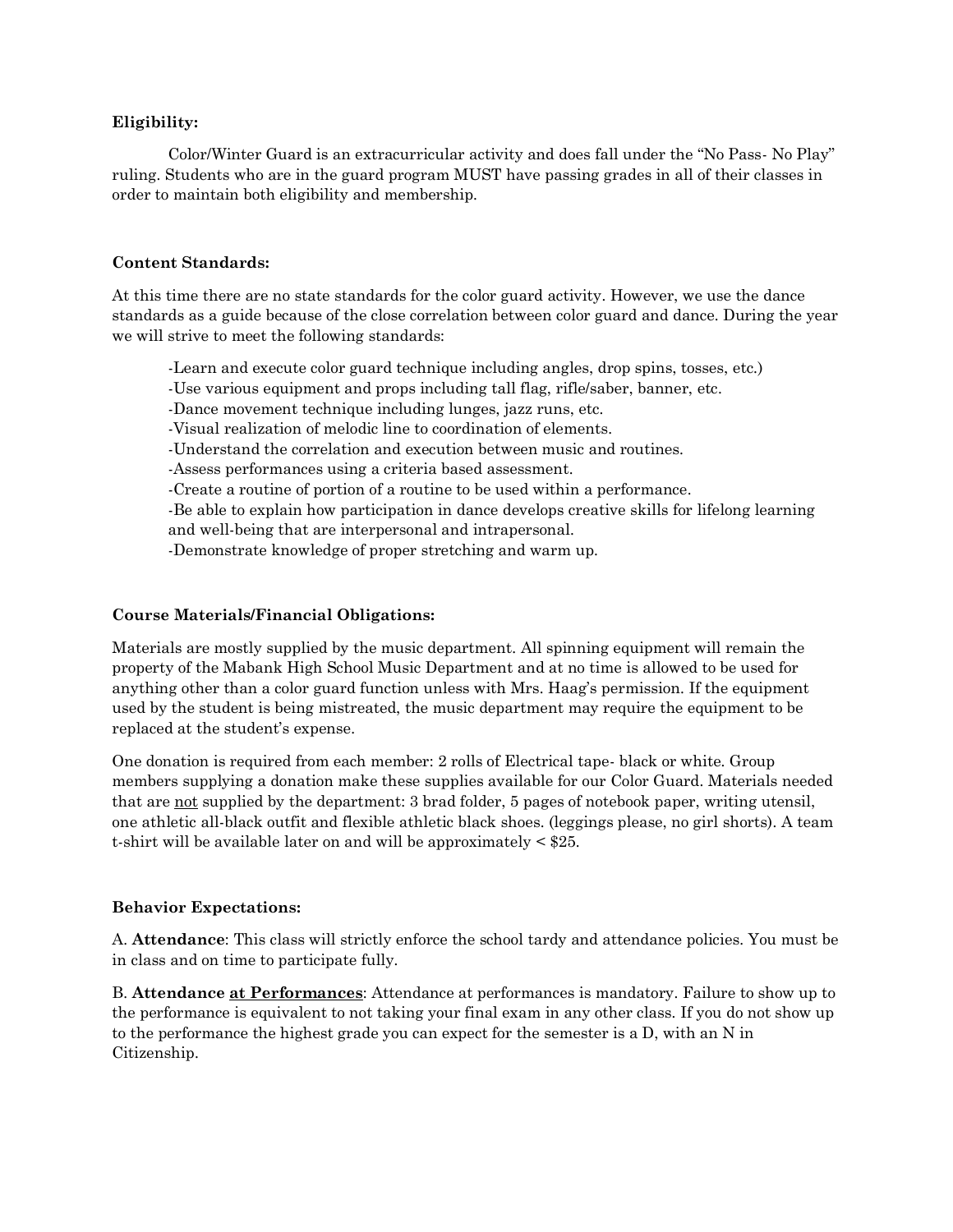C. **Participation**: It is the determined focus of each member that makes for true excellence. Positive attitude is the most important quality. This cannot be measured in any quantifiable term; however, a member's progress, participation, performance, willingness to ask for help and general behavior are some ways in which this grade can be determined. Attendance alone is not enough. A willingness to try, make mistakes, and try again are key. Practice makes perfect! Practice the way the routine should be performed! These are necessary mantras for a squad that wants to attain excellence.

D. **Classroom Behavior**: Students are responsible to create an efficient learning environment. Students who consistently disrupt the class by talking during rehearsal will be warned twice before having detention assigned. Additional problems will be handled through the counselors and may result in the student being removed from the program.

E. **Rehearsal Attire**: Color Guard is an athletic activity. Students need to be in rehearsal appropriate attire every day during class. Athletic clothing should be worn (NO JEANS OR SANDALS WILL BE ALLOWED.) It is impossible for you to fully participate in the activity when you are not dressed appropriately. If this is a problem and becomes persistent, sitting out the entire rehearsal will happen and the participation grade will also be lowered.

**Grading Procedures:**

| Participation/Clothing: | 40% |
|-------------------------|-----|
| Performances/Tests:     | 60% |

# Please return the following form to Mrs. Haney, the JH Counselor when you select your courses

If you have any questions please contact me, email is the best way.